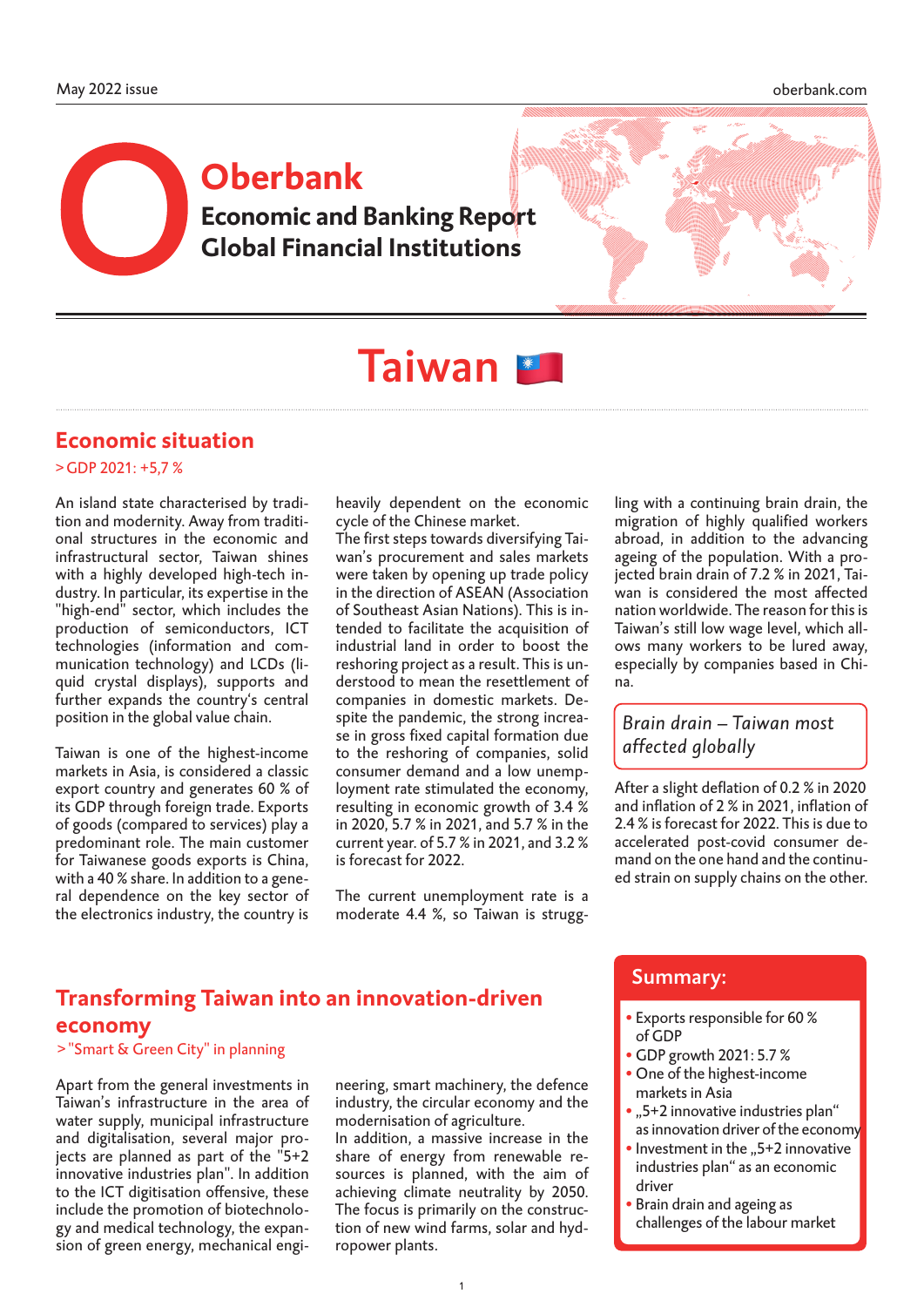| Key economic figures                        | 2020   | 2021   | $2022*$ | 2023*  |
|---------------------------------------------|--------|--------|---------|--------|
| Nominal GDP in billion USD                  | 669.2  | 751.3  | 793.1   | 806.0  |
| Gross domestic product/capita at purchasing |        |        |         |        |
| power parity in USD                         | 58,421 | 64,240 | 68,588  | 72,062 |
| Population in millions                      | 23.6   | 23.4   | 23.5    | 23.5   |
| Real economic growth in %                   | $+3.4$ | $+5.7$ | $+3.2$  | $+23$  |
| Inflation rate in %                         | $-0.2$ | 2.0    | 2.4     | 0.8    |
| Unemployment rate in %                      | 3.8    | 4.4    | 4.2     | 4.0    |
| Exchange rate NTD to EUR; 1 Euro = in NTD   | 33.76  | 33.17  | 31.19   | 31.74  |
| Goods exports of the country in billion USD | 342.2  | 464.6  | 508.0   | 522.9  |
| Goods imports of the country in billion USD | 267.5  | 378.4  | 417.5   | 438.0  |
|                                             |        |        |         |        |

Source: WKO, Wirtschaftsbericht, March 2022 \*forecast

# Exports/Imports

China is the most important export and import country for Taiwanese goods, accounting for around 29 % and 20 % respectively. After Hong Kong and Japan, the USA is the third most important trading partner.

The main export sector is electrical machinery, which accounts for an outstanding share of over 50 %.







## Economic relations with Austria and the Oberbank regions

With a record foreign trade volume of more than EUR 1.8 billion in 2021, Taiwan is one of Austria's most important Far Eastern trading partners. The island state also maintains a lively trade relationship with Germany. Germany is considered Taiwan's most important European trading partner.

#### >Taiwan's exports to Austria

In 2021, Taiwan's exports to Austria recorded an increase of 28.2 %, which is mainly attributable to growth in the items "electrical machinery", "road vehicles" and "metal goods". In addition, Taiwan is developing into one of the leading manufacturers of semiconductors, making electronic devices such as computers, laptops and smartphones among Austria's top import goods.

#### **Taiwanese exports to Austria 2021: +28.2 %**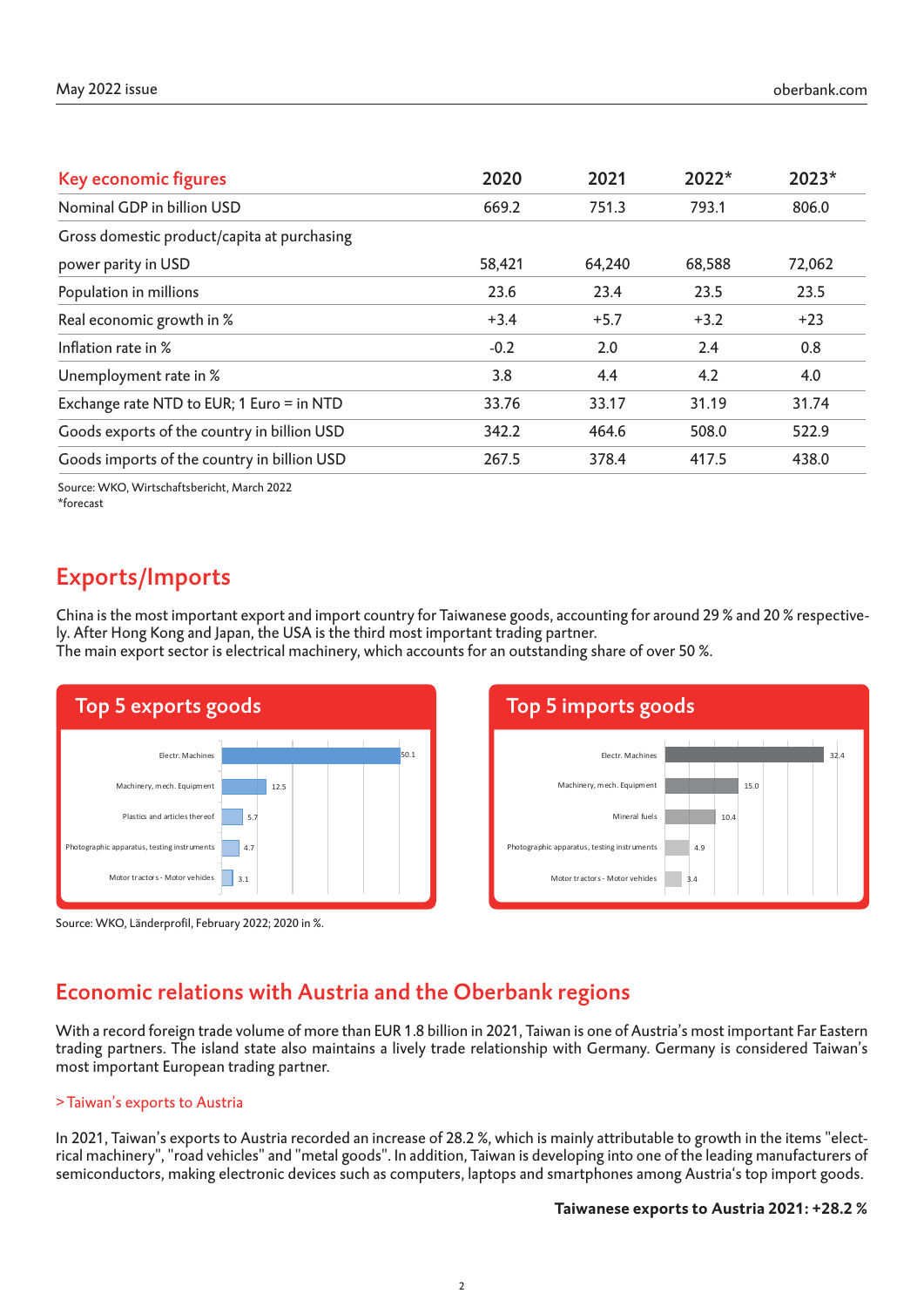#### >Austria's exports to Taiwan

By far the most important export item, "machinery and equipment", recorded a strong increase of 49 % in 2021. However, official figures on Austria's exports to Taiwan do not reflect the country's actual importance as a market. Numerous Taiwanese companies are located in China and purchase Austrian products. The increasing demand for machinery for the semiconductor industry also opens up excellent business opportunities for Austrian companies.

#### **Austria's exports to Taiwan 2021: +34.6 %**

# Taiwan's foreign trade Trade with Austria Trade With Germany Trade with Trade with Hungary Trade with Slovakia Trade with Czech Republic Exports 9,554 -5.93 % Imports 8,190 4.80 % Balance sheet 1,363 Exports 551.9 -1.03 % Imports 607.8 -10.63 % Balance sheet -55.9 Exports 646.7 6.22 % Imports 167.8 0.30 % Balance sheet 478.9

# Assessment of the business environment

Exports 359.9 -15.31 %<br>Imports 33.4 11.98 %

Imports, exports and balance from Taiwan's perspective; own presentation

Imports 33.4 Balance sheet 326.5

22020, Change YOY, in EUR million

Source: Trademap

Current rankings of Oberbank regions in the Corruption Perceptions Index:

Exports 1,113.0 6.92 %<br>Imports 229.7 4.75 %

 $Imports$  229.7 Balance sheet 883.3

| Germany        | 10 |  |
|----------------|----|--|
| Austria        | 13 |  |
| Czech Republic | 49 |  |
| Hungary        | 73 |  |
| Slovakia       | 56 |  |

| Climate Change Performance Index 2022          | Rank 58 of 64 countries  |
|------------------------------------------------|--------------------------|
| Corruption Perceptions Index 2021              | Rank 25 of 198 countries |
| Global Competitiveness Index 2019              | Rank 12 of 141 countries |
| Rule of Law Index (World Justice Project) 2021 |                          |
| Most important goods export market AT/DE 2020  | Rank 32/ Rank 30         |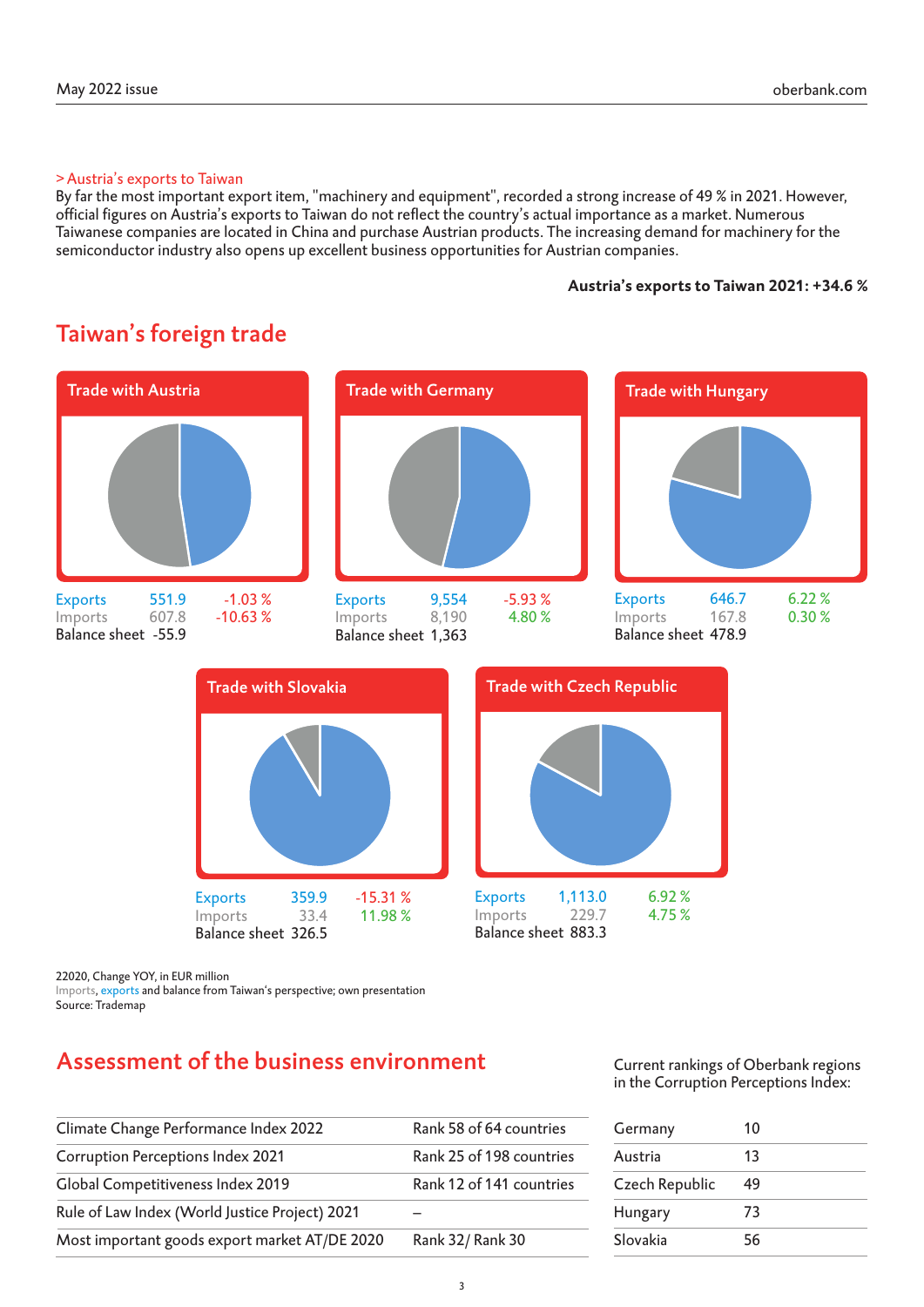In terms of competitiveness and the prevention of corruption, Taiwan is ranked in the top 10 %, ahead of its most important Asian competitors China and South Korea. This once again underpins the economic potential of the island state.

On the other hand, there is a clear need

for action regarding climate-friendly economic strategies. With a rank of 58 out of 64, Taiwan ranks in the bottom 10 % worldwide in this assessment.

### Rating Taiwan

> Investment Grade

| Agency         | Rating | Outlook       | Date       |  |
|----------------|--------|---------------|------------|--|
| Fitch          | AA     | <b>Stable</b> | 10.09.2021 |  |
| Moody's        | Aa3    | Positive      | 24.02.2021 |  |
| <b>S&amp;P</b> | ΑA     | Positive      | 22.04.2021 |  |

*Double A ratings with stable or positive outlook for the country*

Source: FitchConnect

Taiwan was reassessed by all three major rating agencies last year. Both Fitch and S&P upgraded the nation from "AA-" to "AA". Fitch justifies this upgrade with Taiwan's comparatively moderate handling of the Covid 19 pandemic. In addition, robust export performance, political stability, strong institutional capacity, effective rule of law and low levels of corruption strengthen this rating. S&P also bases its assessment on these indicators and forecasts a positive

outlook despite increasing geopolitical risks with China. The key factor here is the strong external demand for electronics exports.

## Taiwan's largest banks

|                | <b>Place Bank</b>                         | <b>Total Assetsotal Assets</b> |
|----------------|-------------------------------------------|--------------------------------|
| 1              | <b>Bank of Taiwan</b>                     | 192,211                        |
| 2              | <b>CTBC Bank Co Ltd</b>                   | 160,576                        |
| 3              | Taiwan Cooperative Bank                   | 138,865                        |
| $\overline{4}$ | Mega International Commercial Bank Co Ltd | 122,888                        |
| 5              | <b>First Commercial Bank Ltd</b>          | 122,626                        |
| 6              | Taipei Fubon Commercial Bank Co Ltd       | 117,020                        |
| 7              | Cathay United Bank Co Ltd                 | 114,977                        |
| 8              | Hua Nan Commercial Bank Ltd               | 107,693                        |
| 9              | <b>E.Sun Commercial Bank Ltd</b>          | 104,920                        |
| 10             | Land Bank of Taiwan                       | 100,176*                       |

Total assets as of 31.12.2020 in USD million; \* consolidated as of 31.12.2019 Source: Bankers Almanac, download on 21.03.2022

#### Oberbank-Expertise

#### **Banks shaded in grey:**

Oberbank has an active relationship (SWIFT/RMA) with these relationship banks and can thus present documentary transactions for customers. Payment transactions are also possible with all banks in Taiwan via our clearing bank partners.